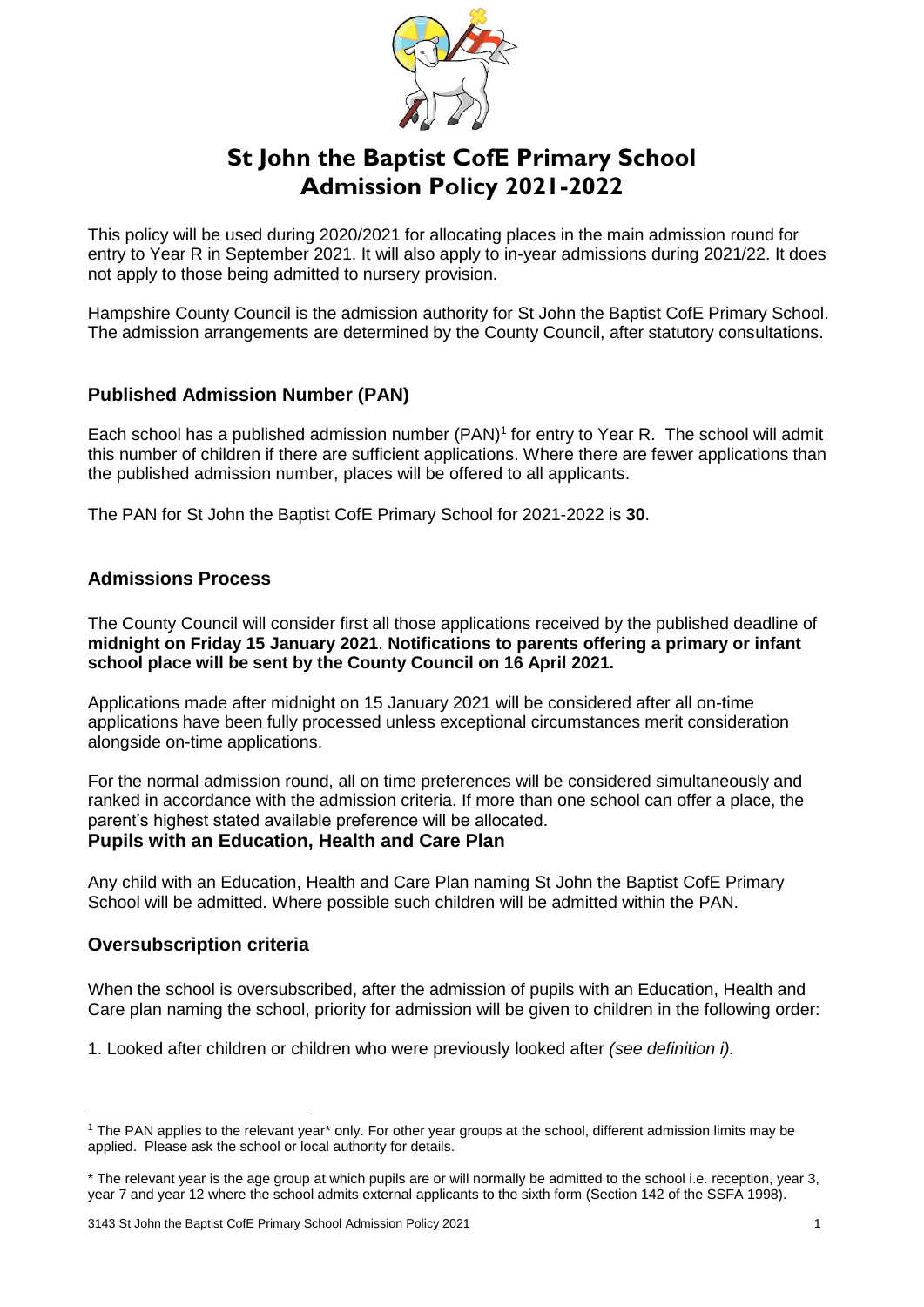2. (For applications in the normal admission round only) Children or families with an exceptional medical and/or social need *(see definition ii)*. Supporting evidence from a professional is required such as a doctor and/or consultant for medical needs or a social worker, health visitor, housing officer, the police or probation officer for social needs. This evidence must confirm the child or family's medical or social need and why that need(s) makes it essential that the child attends St John the Baptist CofE Primary School rather than any other. If evidence is not submitted by the application deadline, the medical and/or social need cannot be considered.

3. Children of staff *(see definition iii)* who have, (1) been employed at St John the Baptist CofE Primary School for two or more years at the time at which the application for admission to the school is made, or (2) have been recruited to fill a vacant post for which there is a demonstrable skill shortage.

4. Children living **in** the catchment area *(see definition iv)* of St John the Baptist CofE Primary School who at the time of application have a sibling *(see definition v)* on the roll of St John the Baptist CofE Primary School who will still be on roll at the time of admission. [See criterion 7 for additional children who may be considered under this criterion.]

5. Children living **in** the catchment area of St John the Baptist CofE Primary School with a parent who is an active member of the Church of England *(see definition vii)* and who requests admission on denominational grounds and provides relevant evidence.

6. Other children living **in** the catchment area of St John the Baptist CofE Primary School*.*

7. Children living **out** of the catchment area who at the time of application have a sibling *(see definition v)* on the roll of St John the Baptist CofE Primary School who will still be on roll at the time of admission. [Where a sibling was allocated a place at the school in the normal admission round in a previous year because the child was displaced *(see definition vi)* from the catchment school for their address, the application will be considered under criterion 4, above, subject to the siblings still living in the catchment area for the school from which they were displaced. In future normal admissions rounds a younger sibling will be considered to have been displaced where they were allocated a place at St John the Baptist CofE Primary School under this criterion as a consequence of their elder sibling's displacement and are still living in the catchment area for the school from which they were displaced].

8. Children living **out** of the catchment area with a parent who is an active member of the Church of England *(see definition vii)* and who requests admission on denominational grounds and provides relevant evidence.

9. Other children.

#### *Definitions*

(i) Looked after children are defined as those who are (a) in the care of a local authority, or (b) being provided with accommodation by a local authority in the exercise of their social services functions (see the definition in section 22(1) of the Children Act 1989). Previously looked after children are those who were looked after but immediately after being looked after became subject to an adoption order, child arrangements order, or special guardianship order. An adoption order is an order under section 46 of the Adoption and Children Act 2002 or section 12 of the Adoption Act 1976. Child arrangements orders are defined in section 8 of the Children Act 1989, as amended by section 12 of the Children and Families Act 2014. Child arrangements orders replace residence orders and any residence order in force prior to 22 April 2014 is deemed to be a child arrangements order. Section 14A of the Children Act 1989 defines a 'special guardianship order' as an order appointing one or more individuals to be a child's special guardian (or special guardians). Previously looked after children also includes those who appear (to the admission authority) to have been in state care outside of England and ceased to be in state care as a result of being adopted. A child is regarded as having been in state care outside of England if they were in the care of or were accommodated by a public authority, a religious organisation, or any other provider of care whose sole or main purpose is to benefit society.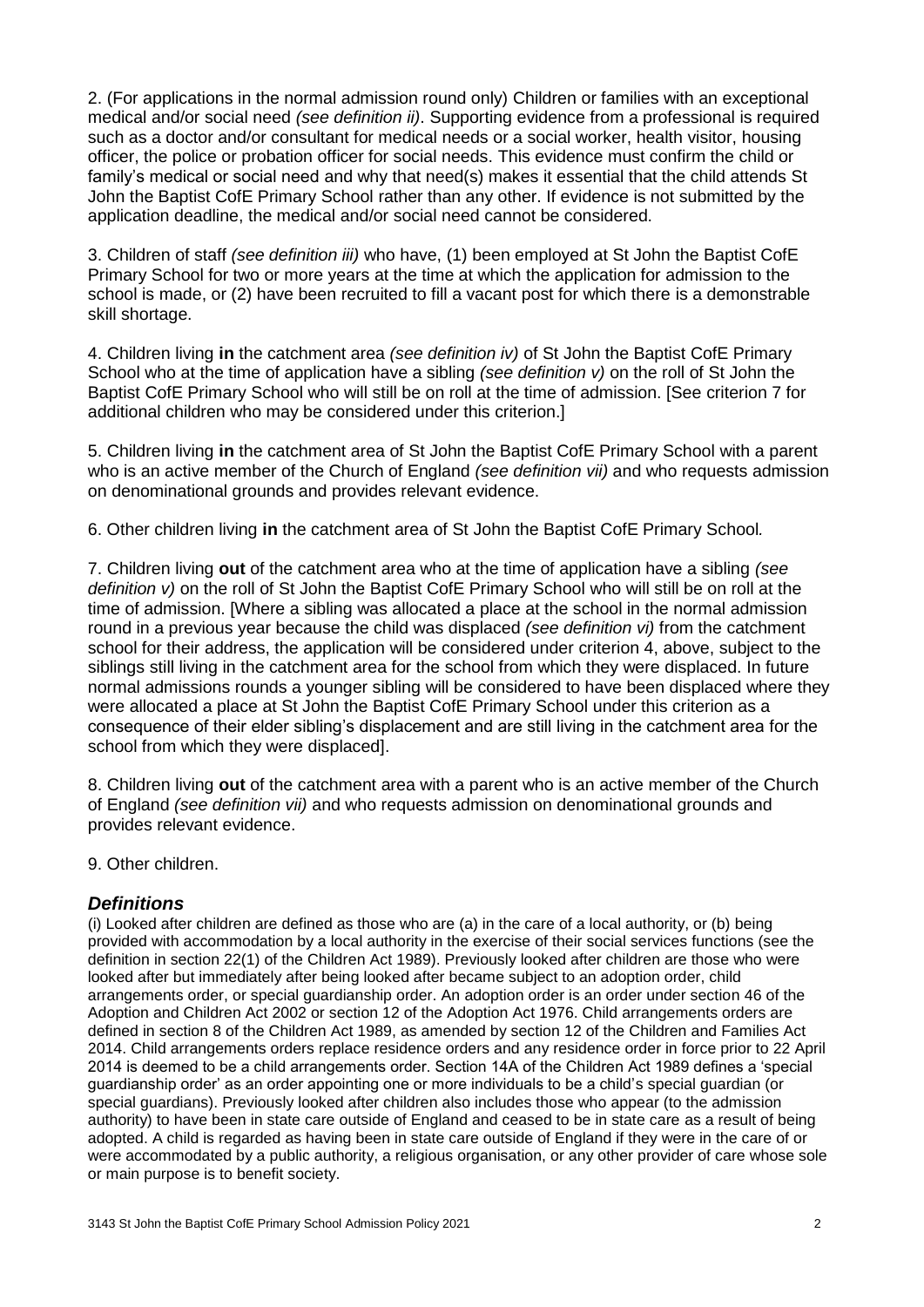(ii) Applicants will only be considered under this criterion if on the application form (online or paper) they have ticked the appropriate box explicitly indicating that they wish for their application to be considered under medical / social need. 'Medical need' does not include mild medical conditions, such as asthma or allergies. 'Social need' does not include a parent's wish that a child attends the school because of a child's aptitude or ability or because their friends attend the school or because of routine childminding arrangements. Priority will be given to those children whose evidence establishes that they have a demonstrable and significant need to attend a particular school. Equally this priority will apply to children whose evidence establishes that a family member's physical or mental health or social needs mean that they have a demonstrable and significant need to attend a particular school. Evidence must confirm the circumstances of the case and must set out why the child should attend a particular school and why no other school could meet the child's needs. Providing evidence does not guarantee that a child will be given priority at a particular school and in each case a decision will be made based on the merits of the case and whether the evidence demonstrates that a placement should be made at one particular school above any other.

(iii) 'Staff' includes all those on the payroll of the school who (specific to clause (1)) have been an employee continuously for two years at the time of application. 'Children of staff' refers to situations where the staff member is the natural parent, the legal guardian or a resident step parent.

(iv) A map of the school's catchment area is available on the school's details page of the Hampshire County Council website [www.hants.gov.uk/educationandlearning/findaschool.](http://www.hants.gov.uk/educationandlearning/findaschool)

(v) 'Sibling' refers to brother or sister, half brother or half sister, adoptive brother or adoptive sister, foster brother or foster sister, step brother or step sister living as one family unit at the same address. It will also be applied to situations where a full, half or adopted brother or sister are living at separate addresses. Criteria 4 and 7 include children who at the time of application have a sibling for whom the offer of a place at St John the Baptist CofE Primary School has been accepted, even if the sibling is not yet attending.

(vi) 'Displaced' refers to a child who was refused a place at the catchment school in the normal admissions round having named it in the application and was not offered a higher named preference school. To identify the child's catchment school please use [https://maps.hants.gov.uk/SchoolCatchmentAreaFinder.](https://maps.hants.gov.uk/SchoolCatchmentAreaFinder/) Note that some addresses are in catchment for more than one school and in this case, 'displaced' refers to a child who was refused a place at any of their catchment schools.

(vii) 'Active member of the Church of England' is defined as attending worship at a Church of England church at least twice a month for the previous two years before the date of application. Parents applying under criterion 5 or 8 must complete a Supplementary Information Form (SIF) which asks for declaration and verification of active membership. The SIF is available to download and print from the County website [\(www.hants.gov.uk/admissions\)](http://www.hants.gov.uk/admissions) or from the school on request. It cannot be completed online. The completed SIF must be returned to the school by the application deadline\*.

\*In the event that during the period specified for attendance at worship the Christian church has been closed for public worship and has not provided alternative premises for that worship, the requirements of these arrangements in relation to attendance will only apply to the period when the church or alternative premises have been available for public worship.

#### **Tie-breaker**

If the school is oversubscribed from within any of the above categories, straight line distance will be used to prioritise applications; applicants living nearer the school have priority. Distances will be measured from the Ordnance Survey home address point to the school address point using Hampshire County Council's Geographic Information Systems (GIS). Distances to multiple dwellings will give priority to the ground floor over the first floor and so on. On individual floors, distances will be measured to the stairs leading to the communal entrance. Where two or more applicants are equidistant, random allocation will be used to allocate the place. An explanation of the random allocation procedure is available on the County website. This method of prioritising admissions will also apply to any 'school specific' criterion unless otherwise stated in the school's brochure.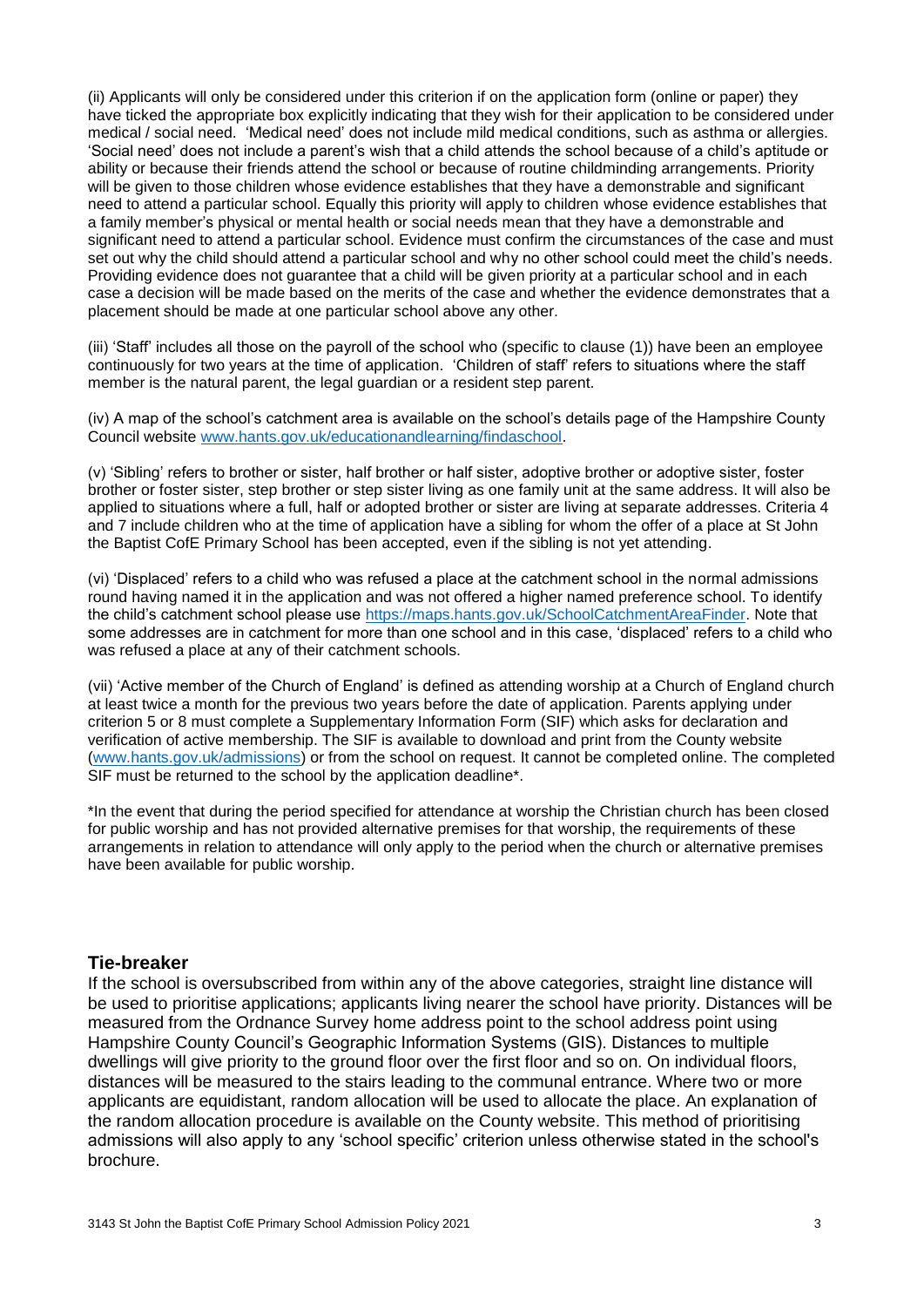# **Additional Information**

#### **Permanent Residence**

The child's permanent residence is where they live, normally including weekends and during school holidays as well as during the week, and should be used for the application. The permanent address of children who spend part of their week with one parent and part with the other, at different addresses, will be the address at which they spend most of their time.

#### **Multiple births**

Where a twin or child from a multiple birth is offered the last place available within the PAN, any further twin or child of the same multiple birth will also be offered a place, if the parents so wish, even though this may raise the number in the year group above the school's PAN.

#### **Fair Access placements by the local authority**

Outside the normal admission round, it may sometimes be necessary for a pupil to be placed by the local authority, or a local placement panel acting on behalf of the authority, in a particular school even if there is a waiting list for admission. Such placements will be made in accordance with Hampshire County Council's Fair Access Protocol. The Protocol is based on legislation and government guidance.

#### **Waiting lists**

Waiting lists will be established for each year group where more applications are received than places available. For main round admissions to Year R, the waiting list will be maintained centrally by the local authority until 31 August 2021. At all other times, and for other year groups, waiting lists will be operated by schools on behalf of the local authority.

Any places that become available will be offered to the child at the top of the list on the day the place became available. The waiting list is ordered according to the criteria of the admission policy with no account being taken of the length of time on the waiting list or any priority order expressed as part of the main admission round. Fair Access admissions and school closure arrangements will take priority over the waiting list.

The waiting list will be reviewed and revised –

- each time a child is added to, or removed from, the waiting list;
- when a child's changed circumstances affect their priority;

For entry to Year R, the waiting list will remain open until 31 August 2022, at which point all names will be removed. For all other year groups, waiting lists will remain open until 31 August of each year. Parents who want their child to be considered for a place at the school in the following school year must submit a new in-year application in the August preceding the new school year. Schools will send a decision letter within the first 10 days of the new term.

#### **Starting school**

Pupils born between 1 September 2016 and 31 August 2017 (inclusive) are entitled to full-time schooling from September 2021. Parents can choose to defer their child's admission until later in the school year (but not beyond the start of the term after they reach compulsory school age). Children can also attend part-time until they reach compulsory school age. Parents must discuss their child's starting arrangements with the school once an offer has been secured. Children with birthdays between:

- 1 September and 31 December 2016 (inclusive) reach compulsory school age on 31 December 2021, at the start of the spring term 2022.
- 1 January and 31 March 2017 (inclusive) reach compulsory school age on 31 March 2022, at the start of the summer term 2022.